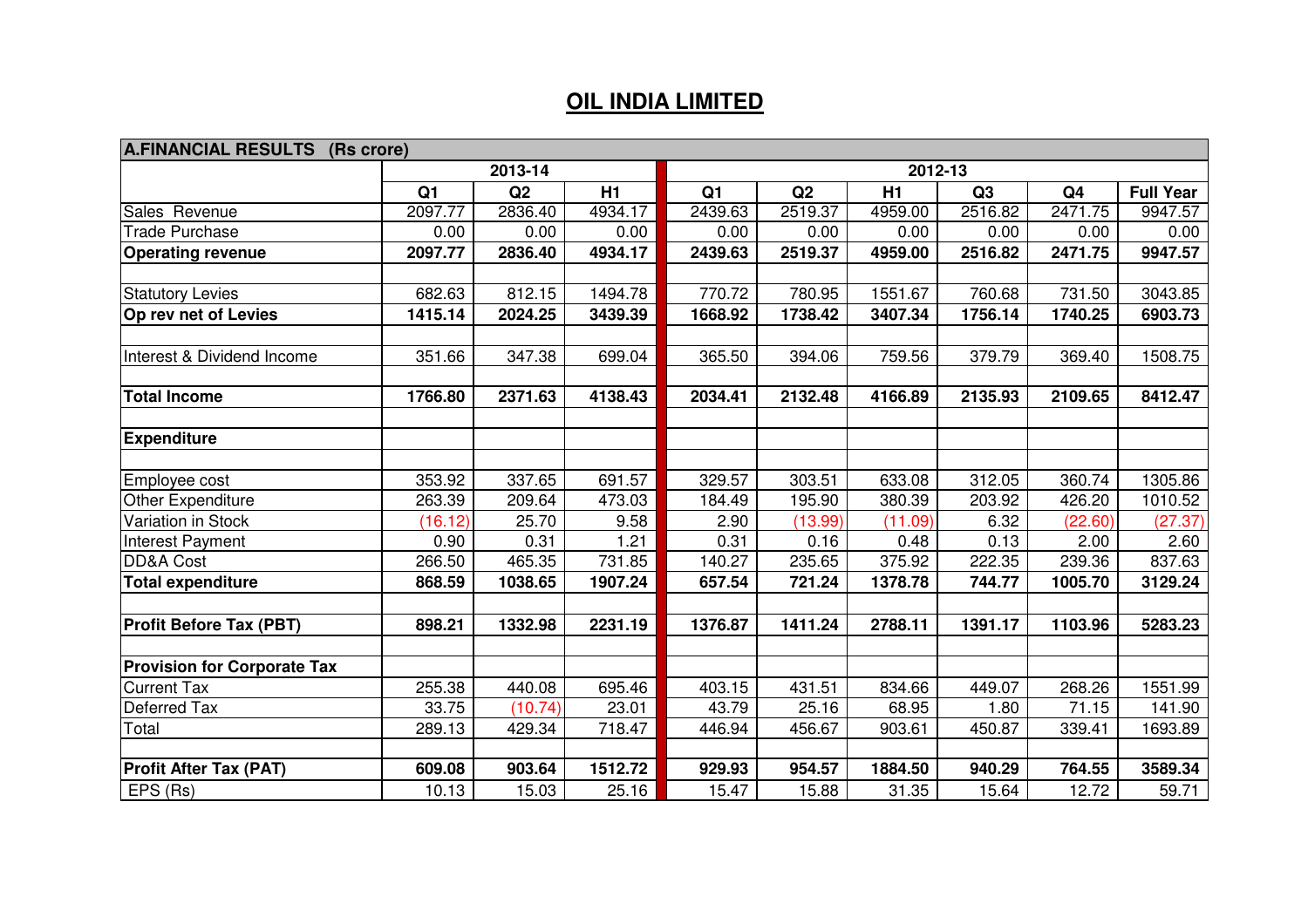| <b>B.PHYSICAL QTY</b> |                |         |        |                |        |        |        |                |                  |
|-----------------------|----------------|---------|--------|----------------|--------|--------|--------|----------------|------------------|
|                       |                | 2013-14 |        | 2012-13        |        |        |        |                |                  |
|                       | Q <sub>1</sub> | Q2      | H1     | Q <sub>1</sub> | Q2     | H1     | Q3     | Q <sub>4</sub> | <b>Full Year</b> |
| 1. Production         |                |         |        |                |        |        |        |                |                  |
| Crude Oil (MMT)       |                |         |        |                |        |        |        |                |                  |
| - OIL                 | 0.889          | 0.904   | 1.793  | 0.932          | 0.946  | 1.878  | 0.907  | 0.857          | 3.642            |
| - JV                  | 0.010          | 0.009   | 0.019  | 0.010          | 0.009  | 0.019  | 0.010  | 0.010          | 0.039            |
| Condensate            | 0.004          | 0.003   | 0.007  | 0.005          | 0.005  | 0.010  | 0.004  | 0.005          | 0.020            |
| Total (incl. JV)      | 0.903          | 0.916   | 1.819  | 0.946          | 0.960  | 1.907  | 0.921  | 0.872          | 3.701            |
| Gas (BCM)             |                |         |        |                |        |        |        |                |                  |
| - OIL                 | 0.657          | 0.666   | 1.323  | 0.626          | 0.691  | 1.317  | 0.675  | 0.648          | 2.639            |
| - JV                  | 0.000          | 0.000   | 0.000  | 0.000          | 0.000  | 0.000  | 0.000  | 0.000          | 0.000            |
| Total (incl. JV)      | 0.657          | 0.666   | 1.323  | 0.626          | 0.691  | 1.317  | 0.675  | 0.648          | 2.639            |
|                       |                |         |        |                |        |        |        |                |                  |
| O+OEG (MMT)           | 1.560          | 1.582   | 3.142  | 1.572          | 1.651  | 3.224  | 1.596  | 1.520          | 6.340            |
|                       |                |         |        |                |        |        |        |                |                  |
| LPG (TMT)             | 10.663         | 11.214  | 21.877 | 9.808          | 11.905 | 21.713 | 12.348 | 11.949         | 46.010           |
| 2.Sales               |                |         |        |                |        |        |        |                |                  |
| Crude Oil (MMT)       |                |         |        |                |        |        |        |                |                  |
| - OIL                 | 0.851          | 0.914   | 1.765  | 0.920          | 0.929  | 1.850  | 0.910  | 0.864          | 3.624            |
| - JV                  | 0.010          | 0.009   | 0.019  | 0.010          | 0.009  | 0.019  | 0.010  | 0.010          | 0.039            |
| Condensate            | 0.004          | 0.003   | 0.007  | 0.005          | 0.005  | 0.010  | 0.004  | 0.006          | 0.020            |
| Total (incl. JV)      | 0.865          | 0.926   | 1.791  | 0.935          | 0.943  | 1.879  | 0.924  | 0.880          | 3.683            |
| Gas Sales (BCM)       |                |         |        |                |        |        |        |                |                  |
| $- OIL$               | 0.522          | 0.530   | 1.052  | 0.485          | 0.548  | 1.033  | 0.536  | 0.511          | 2.080            |
| - JV                  | 0.000          | 0.000   | 0.000  | 0.000          | 0.000  | 0.000  | 0.000  | 0.000          | 0.000            |
| Total (incl. JV)      | 0.522          | 0.530   | 1.052  | 0.485          | 0.548  | 1.033  | 0.536  | 0.511          | 2.080            |
|                       |                |         |        |                |        |        |        |                |                  |
| LPG (TMT)             | 10.270         | 11.772  | 22.042 | 10.050         | 11.446 | 21.496 | 12.278 | 11.919         | 45.693           |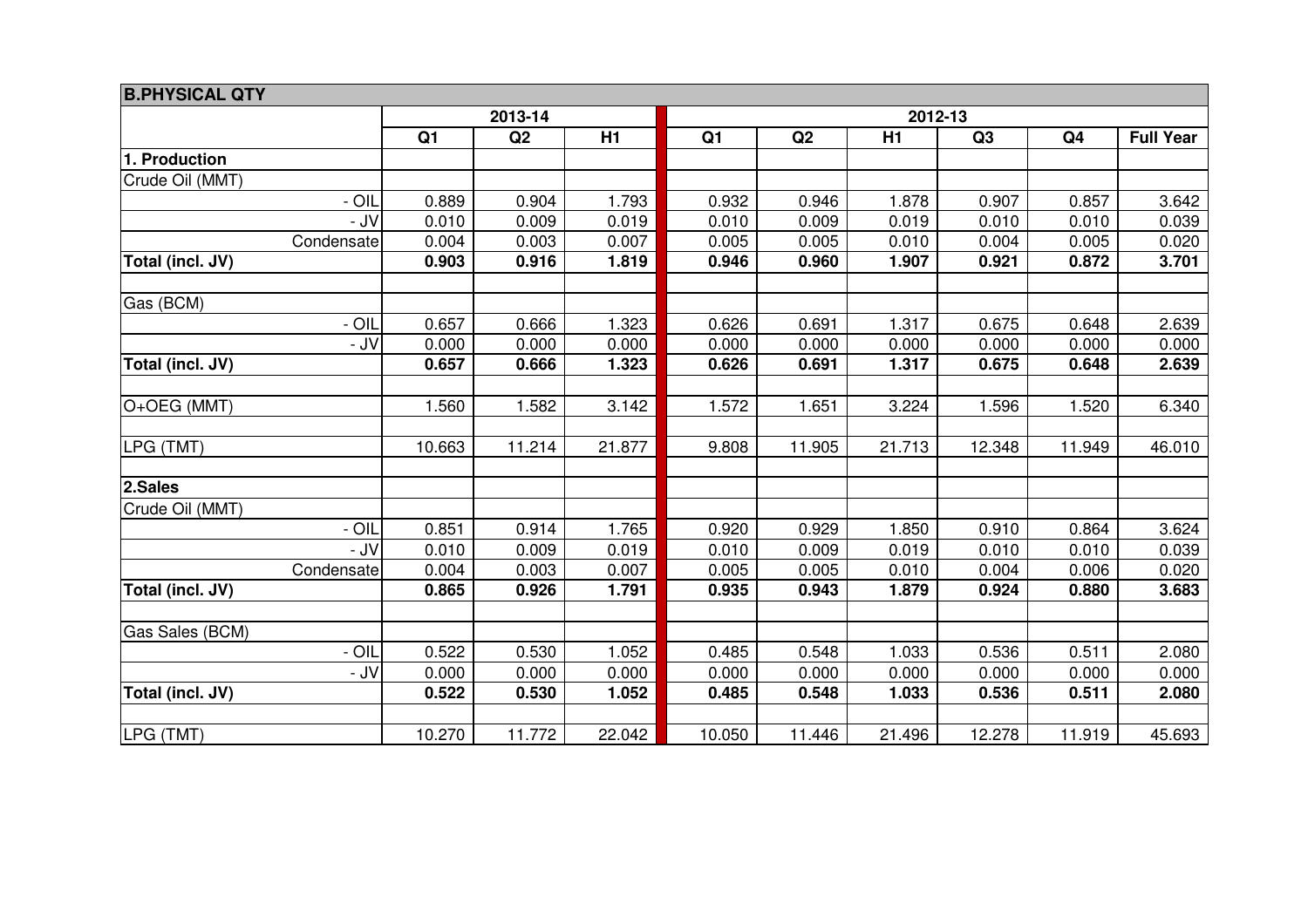| <b>C. FINANCIAL FIGURES (Rs crore)</b> |                |         |         |                |         |         |         |                |                  |
|----------------------------------------|----------------|---------|---------|----------------|---------|---------|---------|----------------|------------------|
|                                        |                | 2013-14 |         | 2012-13        |         |         |         |                |                  |
|                                        | Q <sub>1</sub> | Q2      | H1      | Q <sub>1</sub> | Q2      | H1      | Q3      | Q <sub>4</sub> | <b>Full Year</b> |
| <b>Crude Oil Sales</b>                 |                |         |         |                |         |         |         |                |                  |
| - Excl JV                              | 1505.70        | 2189.00 | 3694.70 | 1912.41        | 1916.34 | 3828.75 | 1910.45 | 1902.47        | 7641.67          |
| -JV                                    | 40.88          | 45.69   | 86.57   | 43.92          | 38.83   | 82.75   | 43.32   | 44.85          | 170.92           |
| Total (incl. JV)                       | 1546.58        | 2234.69 | 3781.27 | 1956.33        | 1955.17 | 3911.50 | 1953.77 | 1947.32        | 7812.59          |
| <b>Gas Sales</b>                       |                |         |         |                |         |         |         |                |                  |
| - Excl JV                              | 295.57         | 339.40  | 634.97  | 257.46         | 304.30  | 561.76  | 296.61  | 292.29         | 1150.66          |
| -JV                                    | 0.00           | 0.00    | 0.00    | 0.00           | 0.00    | 0.00    | 0.00    | 0.00           | 0.00             |
| Total (incl. JV)                       | 295.57         | 339.40  | 634.97  | 257.46         | 304.30  | 561.76  | 296.61  | 292.29         | 1150.66          |
|                                        |                |         |         |                |         |         |         |                |                  |
| <b>LPG</b>                             | 23.76          | 30.31   | 54.07   | 28.84          | 20.76   | 49.60   | 36.43   | 35.17          | 121.20           |
| Condensate                             | 24.87          | 21.29   | 46.16   | 29.33          | 31.66   | 60.99   | 27.53   | 32.63          | 121.15           |
| <b>Transportation Income</b>           | 90.10          | 87.97   | 178.07  | 61.37          | 89.83   | 151.20  | 99.26   | 69.17          | 319.63           |
| Total Excl. JV                         | 138.73         | 139.57  | 278.30  | 119.54         | 142.25  | 261.79  | 163.22  | 136.97         | 561.98           |
| JV Share                               | 0.00           | 0.00    | 0.00    | 0.00           | 0.00    | 0.00    | 0.00    | 0.00           | 0.00             |
| Total Incl. JV                         | 138.73         | 139.57  | 278.30  | 119.54         | 142.25  | 261.79  | 163.22  | 136.97         | 561.98           |
|                                        |                |         |         |                |         |         |         |                |                  |
| <b>Sale Revenue</b>                    | 1980.88        | 2713.66 | 4694.54 | 2333.33        | 2401.72 | 4735.05 | 2413.60 | 2376.58        | 9525.23          |
|                                        |                |         |         |                |         |         |         |                |                  |
| Claim towards Natural Gas Subsidy      | 95.11          | 100.89  | 196.00  | 96.07          | 107.95  | 204.02  | 97.97   | 89.56          | 391.55           |
| Income from Services                   | 21.78          | 21.85   | 43.63   | 10.23          | 9.70    | 19.93   | 5.25    | 5.61           | 30.79            |
| <b>Other Operating Income</b>          | 116.89         | 122.74  | 239.63  | 106.30         | 117.65  | 223.95  | 103.22  | 95.17          | 422.34           |
|                                        |                |         |         |                |         |         |         |                |                  |
| <b>Revenue from operations</b>         | 2097.77        | 2836.40 | 4934.17 | 2439.63        | 2519.37 | 4959.00 | 2516.82 | 2471.75        | 9947.57          |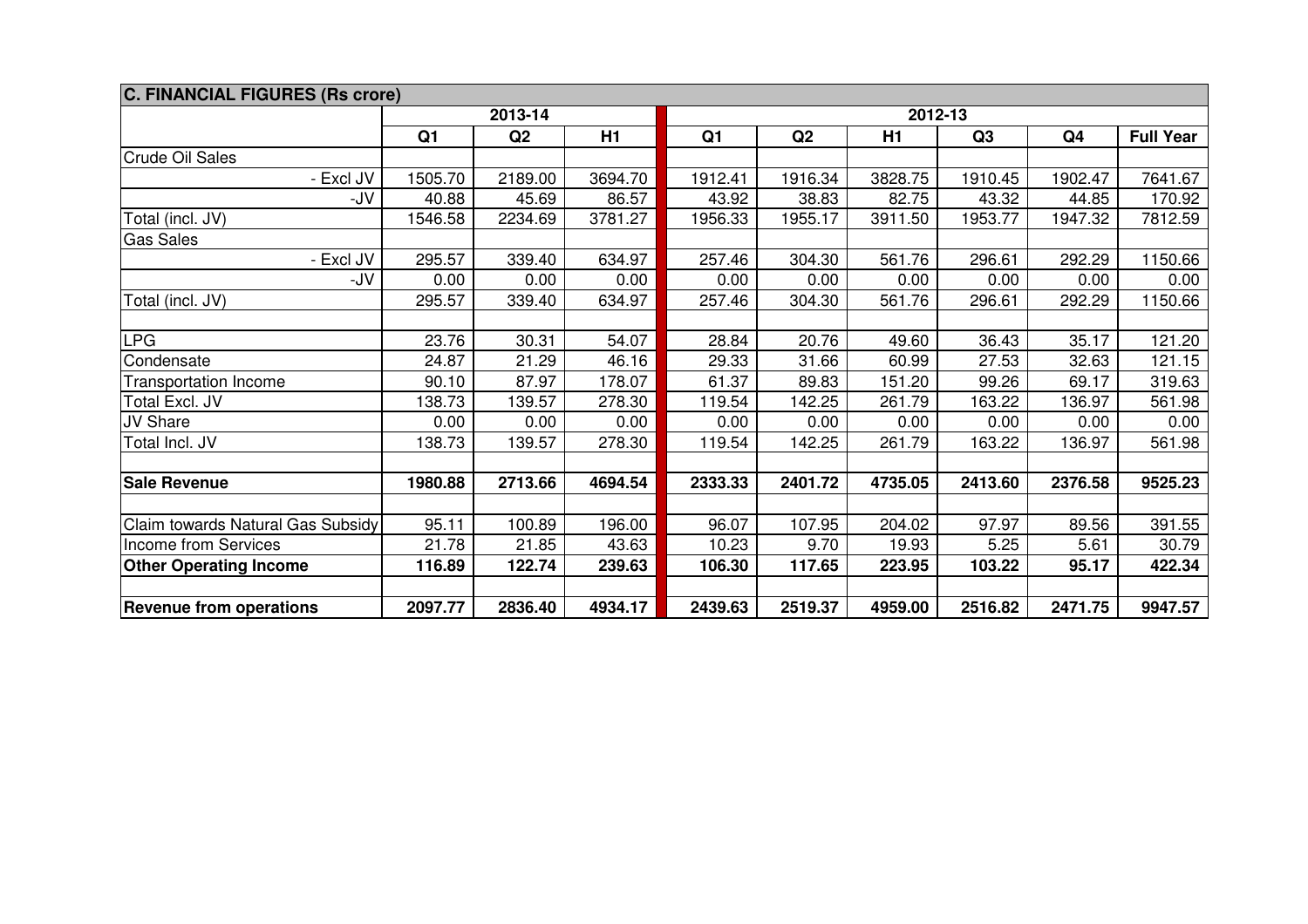| <b>D. CRUDE OIL PRICE &amp; SUBSIDY</b>                        |                |          |          |          |          |          |          |                |                  |  |  |  |
|----------------------------------------------------------------|----------------|----------|----------|----------|----------|----------|----------|----------------|------------------|--|--|--|
|                                                                | 2013-14        |          |          |          |          | 2012-13  |          |                |                  |  |  |  |
|                                                                | Q <sub>1</sub> | Q2       | H1       | Q1       | Q2       | H1       | Q3       | Q <sub>4</sub> | <b>Full Year</b> |  |  |  |
| 1. Crude Oil Price in USD/BBL                                  |                |          |          |          |          |          |          |                |                  |  |  |  |
| (USD/BBL)                                                      |                |          |          |          |          |          |          |                |                  |  |  |  |
| Pre - Discount                                                 | 101.88         | 108.33   | 105.59   | 109.78   | 108.63   | 109.20   | 108.59   | 111.44         | 109.58           |  |  |  |
| Less: Discount                                                 | 56.00          | 56.00    | 56.00    | 56.00    | 56.00    | 56.00    | 56.00    | 56.00          | 56.00            |  |  |  |
| Post Discount                                                  | 45.88          | 52.33    | 49.59    | 53.78    | 52.63    | 53.20    | 52.59    | 55.44          | 53.58            |  |  |  |
|                                                                |                |          |          |          |          |          |          |                |                  |  |  |  |
| Post Discount-(Rs/BBL)                                         | 2566.07        | 3257.54  | 2930.27  | 2909.50  | 2906.23  | 2907.91  | 2847.75  | 3002.63        | 2915.29          |  |  |  |
| Exchange Rate                                                  | 55.93          | 62.25    | 59.09    | 54.10    | 55.22    | 54.66    | 54.15    | 54.16          | 54.41            |  |  |  |
|                                                                |                |          |          |          |          |          |          |                |                  |  |  |  |
| 2. Impact of Under Recovery (Rs crore)                         |                |          |          |          |          |          |          |                |                  |  |  |  |
| <b>Subsidy Discount</b>                                        | 1982.06        | 2233.70  | 4215.76  | 2015.52  | 2078.17  | 4093.69  | 1948.76  | 1849.72        | 7892.17          |  |  |  |
| <b>Statutory Levies</b>                                        | 325.67         | 366.92   | 692.58   | 331.00   | 341.37   | 672.37   | 319.04   | 302.94         | 1294.35          |  |  |  |
| Impact on PBT                                                  | 1656.39        | 1866.78  | 3523.18  | 1684.52  | 1736.80  | 3421.32  | 1629.72  | 1546.78        | 6597.82          |  |  |  |
| Impact on PAT                                                  | 1123.03        | 1265.68  | 2388.71  | 1138.00  | 1174.77  | 2312.77  | 1101.51  | 1069.92        | 4481.74          |  |  |  |
|                                                                |                |          |          |          |          |          |          |                |                  |  |  |  |
| 3. Upstream Share of Under Recovery (Rs crore)                 |                |          |          |          |          |          |          |                |                  |  |  |  |
| ONGC                                                           | 12621.78       | 13796.04 | 26417.82 | 12345.79 | 12330.04 | 24675.83 | 12432.56 | 12312.26       | 49420.65         |  |  |  |
| OIL                                                            | 1982.06        | 2233.70  | 4215.76  | 2015.52  | 2078.17  | 4093.69  | 1948.76  | 1849.72        | 7892.17          |  |  |  |
| GAIL                                                           | 700.00         | 700.00   | 1400.00  | 700.00   | 700.00   | 1400.00  | 700.00   | 587.18         | 2687.18          |  |  |  |
|                                                                |                |          |          |          |          |          |          |                |                  |  |  |  |
| Total                                                          | 15303.84       | 16729.74 | 32033.58 | 15061.31 | 15108.21 | 30169.52 | 15081.32 | 14749.16       | 60000.00         |  |  |  |
|                                                                |                |          |          |          |          |          |          |                |                  |  |  |  |
| 4. Distribution of Upstream Share of Under Recovery (Rs crore) |                |          |          |          |          |          |          |                |                  |  |  |  |
| <b>IOCL</b>                                                    | 8151.77        | 8634.14  | 16785.91 | 8041.06  | 8143.85  | 16184.91 | 8142.38  | 7699.66        | 32026.95         |  |  |  |
| <b>BPCL</b>                                                    | 3666.36        | 4186.63  | 7852.99  | 3662.61  | 3617.69  | 7280.30  | 3601.83  | 5989.68        | 16871.81         |  |  |  |
| <b>HPCL</b>                                                    | 3485.71        | 3908.97  | 7394.68  | 3357.64  | 3346.67  | 6704.31  | 3337.11  | 1172.64        | 11214.06         |  |  |  |
|                                                                |                |          |          |          |          |          |          |                |                  |  |  |  |
| Total                                                          | 15303.84       | 16729.74 | 32033.58 | 15061.31 | 15108.21 | 30169.52 | 15081.32 | 14861.98       | 60112.82         |  |  |  |
|                                                                |                |          |          |          |          |          |          |                |                  |  |  |  |
| 5. Distribution of OIL's Share of Under Recovery (Rs crore)    |                |          |          |          |          |          |          |                |                  |  |  |  |
| <b>IOCL</b>                                                    | 1037.94        | 1034.95  | 2072.89  | 1417.71  | 962.80   | 2380.51  | 900.75   | 1187.89        | 4469.15          |  |  |  |
| <b>BPCL</b>                                                    | 944.12         | 1198.75  | 2142.87  | 597.81   | 1115.37  | 1713.18  | 1048.01  | 661.83         | 3423.02          |  |  |  |
| <b>HPCL</b>                                                    |                |          |          | 0.00     | 0.00     | 0.00     | 0.00     | 0.00           | 0.00             |  |  |  |
| <b>Total</b>                                                   | 1982.06        | 2233.70  | 4215.76  | 2015.52  | 2078.17  | 4093.69  | 1948.76  | 1849.72        | 7892.17          |  |  |  |